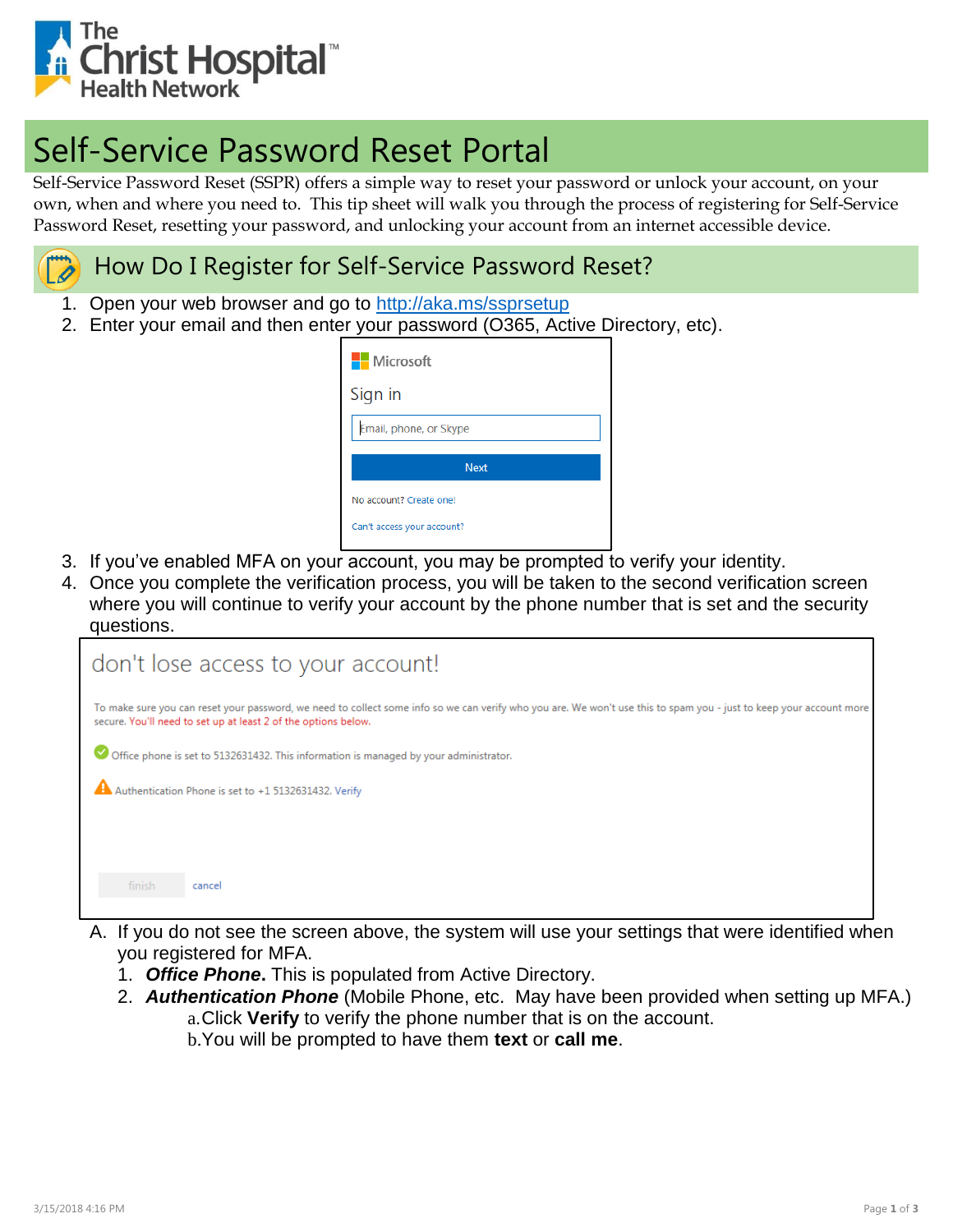

|                                                       |         | don't lose access to your account! |
|-------------------------------------------------------|---------|------------------------------------|
| Please verify your authentication phone number below. |         |                                    |
| Authentication phone                                  |         |                                    |
| United States (+1)                                    |         |                                    |
| 5132631432                                            |         | ×                                  |
| text me                                               | call me |                                    |
| back                                                  |         |                                    |

5. Select **Save Answers**. You can now use SSPR when needed in the future.

## How Do I Reset or Unlock my Password?  $\dot{\mathscr{O}}$

1. From an internet accessible device, navigate to [https://login.microsoftonline.com](https://login.microsoftonline.com/) and click on the *Can't access your Account?* link.

| Microsoft               |  |  |
|-------------------------|--|--|
| Sign in                 |  |  |
| Email, phone, or Skype  |  |  |
| <b>Next</b>             |  |  |
| No account? Create one! |  |  |
|                         |  |  |

- a. Note: You can also go directly to the **Password Reset Page**: [https://passwordreset.microsoftonline.com](https://passwordreset.microsoftonline.com/)
- 2. Click on **Work** or **school account.**
- 3. Enter your *email address* in the **User ID** field and complete the Captcha.

| Get back into your account                                                                                |
|-----------------------------------------------------------------------------------------------------------|
| Who are you?                                                                                              |
| To recover your account, begin by entering your user ID and the characters in the picture or audio below. |
| User ID:<br>Example: user@contoso.onmicrosoft.com or user@contoso.com                                     |
| ∎l₫<br>c                                                                                                  |
| Enter the characters in the picture or the words in the audio.                                            |
| <b>Next</b><br>Cancel                                                                                     |

- 4. Click **Next.**
- 5. On the **Why are you having trouble signing in?** page, you have two choices: a. **I forgot my password** – Use for resetting your password.
- 3/15/2018 4:16 PM Page **2** of **3**